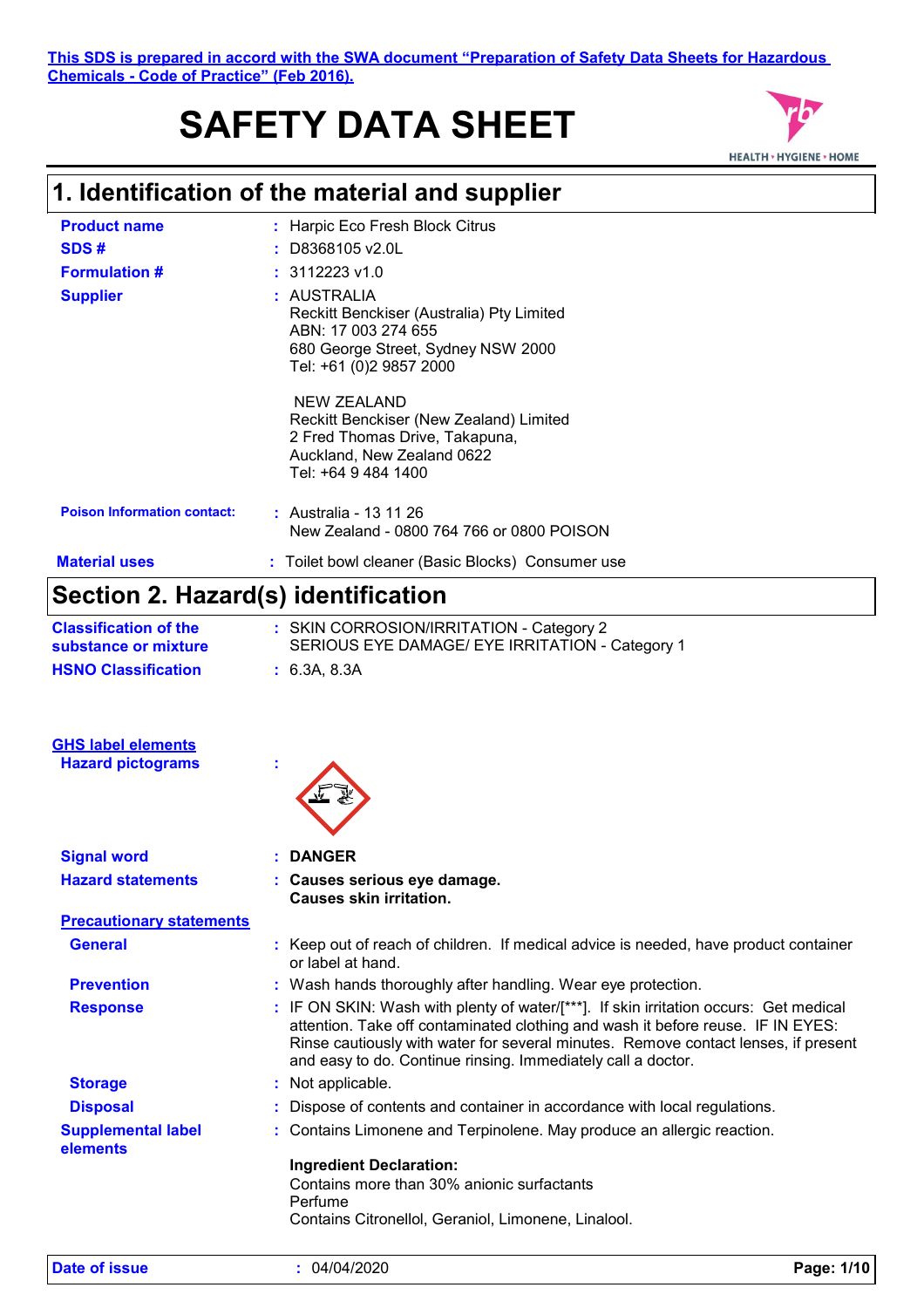# **Section 2. Hazard(s) identification**

Additional information **business**: Benzenesulfonic acid, Sulfonic acids, C14-16 (even numbered)-alkane hydroxy and C14-16 (even numbered)-alkene, sodium salts

**Other hazards which do not :** None known. **result in classification**

# **Section 3. Composition and ingredient information**

**Substance/mixture :**

: Mixture

| <b>Ingredient name</b>                                                | $\%$ (w/w) | <b>CAS number</b> |
|-----------------------------------------------------------------------|------------|-------------------|
| Sulfonic acids, C14-16-alkane hydroxy and C14-16-alkene, sodium salts | I≥10 - ≤30 | 68439-57-6        |
| Benzenesulfonic acid, C10-13-alkyl derivatives, sodium salts          | 1≥10 - ≤30 | 68411-30-3        |
| 1,2,3-Propanetricarboxylic acid, 2-hydroxy-                           | 3≥ ا       | 77-92-9           |

 **Other Non-hazardous ingredients to 100%**

**Occupational exposure limits, if available, are listed in Section 8.**

### **Section 4. First aid measures**

| <b>Description of necessary first aid measures</b> |                                                                                                                                                                                                                                                                                                                                                                                                                                                                                                                                                                                                                                                                                                                                                                                                                                                                                        |  |  |  |
|----------------------------------------------------|----------------------------------------------------------------------------------------------------------------------------------------------------------------------------------------------------------------------------------------------------------------------------------------------------------------------------------------------------------------------------------------------------------------------------------------------------------------------------------------------------------------------------------------------------------------------------------------------------------------------------------------------------------------------------------------------------------------------------------------------------------------------------------------------------------------------------------------------------------------------------------------|--|--|--|
| <b>Eye contact</b>                                 | : Get medical attention immediately. Call a poison center or physician. Immediately<br>flush eyes with plenty of water, occasionally lifting the upper and lower eyelids.<br>Check for and remove any contact lenses. Continue to rinse for at least 10 minutes.<br>Chemical burns must be treated promptly by a physician.                                                                                                                                                                                                                                                                                                                                                                                                                                                                                                                                                            |  |  |  |
| <b>Inhalation</b>                                  | Get medical attention immediately. Call a poison center or physician. Remove<br>victim to fresh air and keep at rest in a position comfortable for breathing. If it is<br>suspected that fumes are still present, the rescuer should wear an appropriate mask<br>or self-contained breathing apparatus. If not breathing, if breathing is irregular or if<br>respiratory arrest occurs, provide artificial respiration or oxygen by trained personnel.<br>It may be dangerous to the person providing aid to give mouth-to-mouth<br>resuscitation. If unconscious, place in recovery position and get medical attention<br>immediately. Maintain an open airway. Loosen tight clothing such as a collar, tie,<br>belt or waistband.                                                                                                                                                    |  |  |  |
| <b>Skin contact</b>                                | Get medical attention immediately. Call a poison center or physician. Flush<br>contaminated skin with plenty of water. Remove contaminated clothing and shoes.<br>Wash contaminated clothing thoroughly with water before removing it, or wear<br>gloves. Continue to rinse for at least 10 minutes. Chemical burns must be treated<br>promptly by a physician. Wash clothing before reuse. Clean shoes thoroughly<br>before reuse.                                                                                                                                                                                                                                                                                                                                                                                                                                                    |  |  |  |
| <b>Ingestion</b>                                   | : Get medical attention immediately. Call a poison center or physician. Wash out<br>mouth with water. Remove dentures if any. Remove victim to fresh air and keep at<br>rest in a position comfortable for breathing. If material has been swallowed and the<br>exposed person is conscious, give small quantities of water to drink. Stop if the<br>exposed person feels sick as vomiting may be dangerous. Do not induce vomiting<br>unless directed to do so by medical personnel. If vomiting occurs, the head should<br>be kept low so that vomit does not enter the lungs. Chemical burns must be treated<br>promptly by a physician. Never give anything by mouth to an unconscious person.<br>If unconscious, place in recovery position and get medical attention immediately.<br>Maintain an open airway. Loosen tight clothing such as a collar, tie, belt or<br>waistband. |  |  |  |

#### **Most important symptoms/effects, acute and delayed**

| <b>Potential acute health effects</b> |                                                     |            |
|---------------------------------------|-----------------------------------------------------|------------|
| <b>Eye contact</b>                    | : Causes serious eye damage.                        |            |
| <b>Inhalation</b>                     | : No known significant effects or critical hazards. |            |
| <b>Skin contact</b>                   | : Causes skin irritation.                           |            |
| <b>Ingestion</b>                      | : No known significant effects or critical hazards. |            |
| Date of issue                         | 04/04/2020                                          | Page: 2/10 |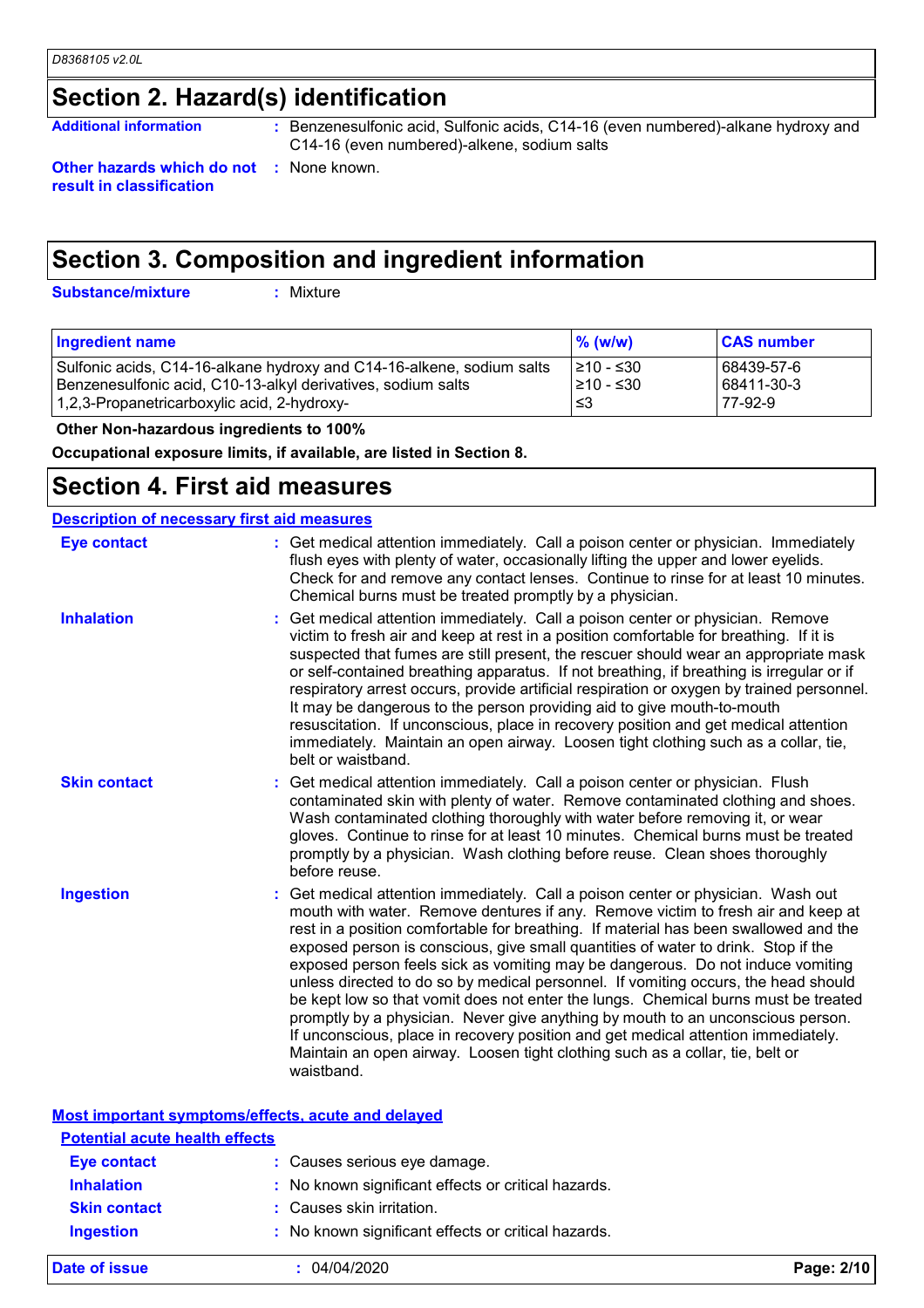### **Section 4. First aid measures**

#### **Protection of first-aiders :** No action shall be taken involving any personal risk or without suitable training. If it is suspected that fumes are still present, the rescuer should wear an appropriate mask or self-contained breathing apparatus. It may be dangerous to the person providing aid to give mouth-to-mouth resuscitation. Wash contaminated clothing thoroughly with water before removing it, or wear gloves. **Notes to physician <b>:** Treat symptomatically. Contact poison treatment specialist immediately if large quantities have been ingested or inhaled. **Specific treatments :** No specific treatment. **Over-exposure signs/symptoms Skin contact Ingestion Inhalation :** No specific data. Adverse symptoms may include the following: **:** stomach pains Adverse symptoms may include the following: **:** pain or irritation redness blistering may occur **Eye contact :** Adverse symptoms may include the following: pain watering redness **Indication of immediate medical attention and special treatment needed, if necessary**

#### **See toxicological information (Section 11)**

### **Section 5. Fire-fighting measures**

| <b>Extinguishing media</b>                             |                                                                                                                                                                                                     |
|--------------------------------------------------------|-----------------------------------------------------------------------------------------------------------------------------------------------------------------------------------------------------|
| <b>Suitable extinguishing</b><br>media                 | : Use an extinguishing agent suitable for the surrounding fire.                                                                                                                                     |
| <b>Unsuitable extinguishing</b><br>media               | : None known.                                                                                                                                                                                       |
| <b>Specific hazards arising</b><br>from the chemical   | : No specific fire or explosion hazard.                                                                                                                                                             |
| <b>Hazardous thermal</b><br>decomposition products     | : Decomposition products may include the following materials:<br>carbon dioxide<br>carbon monoxide<br>sulfur oxides<br>metal oxide/oxides                                                           |
| <b>Special protective actions</b><br>for fire-fighters | : Promptly isolate the scene by removing all persons from the vicinity of the incident if<br>there is a fire. No action shall be taken involving any personal risk or without<br>suitable training. |
| <b>Special protective actions</b><br>for fire-fighters | : Fire-fighters should wear appropriate protective equipment and self-contained<br>breathing apparatus (SCBA) with a full face-piece operated in positive pressure<br>mode.                         |

### **Section 6. Accidental release measures**

#### **Personal precautions, protective equipment and emergency procedures :** No action shall be taken involving any personal risk or without suitable training. Evacuate surrounding areas. Keep unnecessary and unprotected personnel from entering. Do not touch or walk through spilled material. Provide adequate ventilation. Wear appropriate respirator when ventilation is inadequate. Put on appropriate personal protective equipment. **For non-emergency personnel**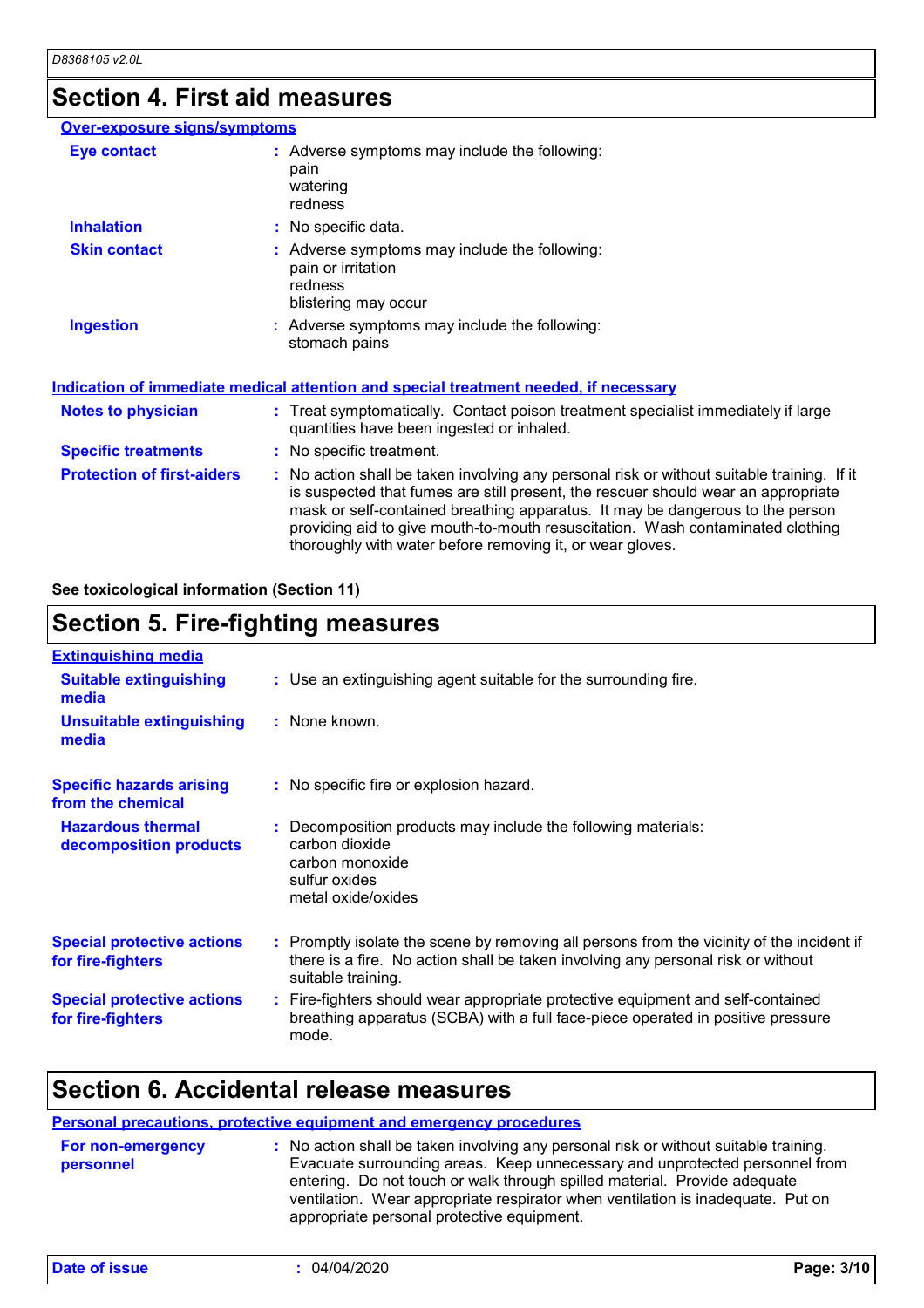# **Section 6. Accidental release measures**

| For emergency responders                                     | If specialized clothing is required to deal with the spillage, take note of any<br>information in Section 8 on suitable and unsuitable materials. See also the<br>information in "For non-emergency personnel".                                                                                                                                                                                                                                    |
|--------------------------------------------------------------|----------------------------------------------------------------------------------------------------------------------------------------------------------------------------------------------------------------------------------------------------------------------------------------------------------------------------------------------------------------------------------------------------------------------------------------------------|
| <b>Environmental precautions</b>                             | : Avoid dispersal of spilled material and runoff and contact with soil, waterways,<br>drains and sewers. Inform the relevant authorities if the product has caused<br>environmental pollution (sewers, waterways, soil or air).                                                                                                                                                                                                                    |
| <b>Methods and materials for containment and cleaning up</b> |                                                                                                                                                                                                                                                                                                                                                                                                                                                    |
| <b>Small spill</b>                                           | : Move containers from spill area. Avoid dust generation. Using a vacuum with<br>HEPA filter will reduce dust dispersal. Place spilled material in a designated,<br>labeled waste container. Dispose of via a licensed waste disposal contractor.                                                                                                                                                                                                  |
| Large spill                                                  | : Move containers from spill area. Approach release from upwind. Prevent entry into<br>sewers, water courses, basements or confined areas. Avoid dust generation. Do<br>not dry sweep. Vacuum dust with equipment fitted with a HEPA filter and place in a<br>closed, labeled waste container. Dispose of via a licensed waste disposal<br>contractor. Note: see Section 1 for emergency contact information and Section 13<br>for waste disposal. |

**See Section 1 for emergency contact information.**

**See Section 8 for information on appropriate personal protective equipment.**

**See Section 13 for additional waste treatment information.**

# **Section 7. Handling and storage**

#### **Precautions for safe handling**

| <b>Protective measures</b>                                                       | : Put on appropriate personal protective equipment (see Section 8). Do not get in<br>eyes or on skin or clothing. Do not ingest. If during normal use the material<br>presents a respiratory hazard, use only with adequate ventilation or wear<br>appropriate respirator. Keep in the original container or an approved alternative<br>made from a compatible material, kept tightly closed when not in use. Empty<br>containers retain product residue and can be hazardous. Do not reuse container.                                                                                              |
|----------------------------------------------------------------------------------|-----------------------------------------------------------------------------------------------------------------------------------------------------------------------------------------------------------------------------------------------------------------------------------------------------------------------------------------------------------------------------------------------------------------------------------------------------------------------------------------------------------------------------------------------------------------------------------------------------|
| <b>Advice on general</b><br>occupational hygiene                                 | : Eating, drinking and smoking should be prohibited in areas where this material is<br>handled, stored and processed. Workers should wash hands and face before<br>eating, drinking and smoking. Remove contaminated clothing and protective<br>equipment before entering eating areas. See also Section 8 for additional<br>information on hygiene measures.                                                                                                                                                                                                                                       |
| <b>Conditions for safe storage,</b><br>including any<br><b>incompatibilities</b> | : Store in accordance with local regulations. Store in original container protected<br>from direct sunlight in a dry, cool and well-ventilated area, away from incompatible<br>materials (see Section 10) and food and drink. Store locked up. Keep container<br>tightly closed and sealed until ready for use. Containers that have been opened<br>must be carefully resealed and kept upright to prevent leakage. Do not store in<br>unlabeled containers. Use appropriate containment to avoid environmental<br>contamination. See Section 10 for incompatible materials before handling or use. |

### **Section 8. Exposure controls and personal protection**

**Control parameters**

**Australia**

#### **Occupational exposure limits**

| <b>Ingredient name</b>                      | <b>Exposure limits</b>                                                                                                                                                                         |
|---------------------------------------------|------------------------------------------------------------------------------------------------------------------------------------------------------------------------------------------------|
| 1,2,3-Propanetricarboxylic acid, 2-hydroxy- | DFG MAC-values list (Germany, 7/2017).<br>PEAK: 4 mg/m <sup>3</sup> , 4 times per shift, 15 minutes. Form:<br>inhalable fraction<br>TWA: 2 mg/m <sup>3</sup> 8 hours. Form: inhalable fraction |

**New Zealand**

**Date of issue :** 04/04/2020 **Page: 4/10**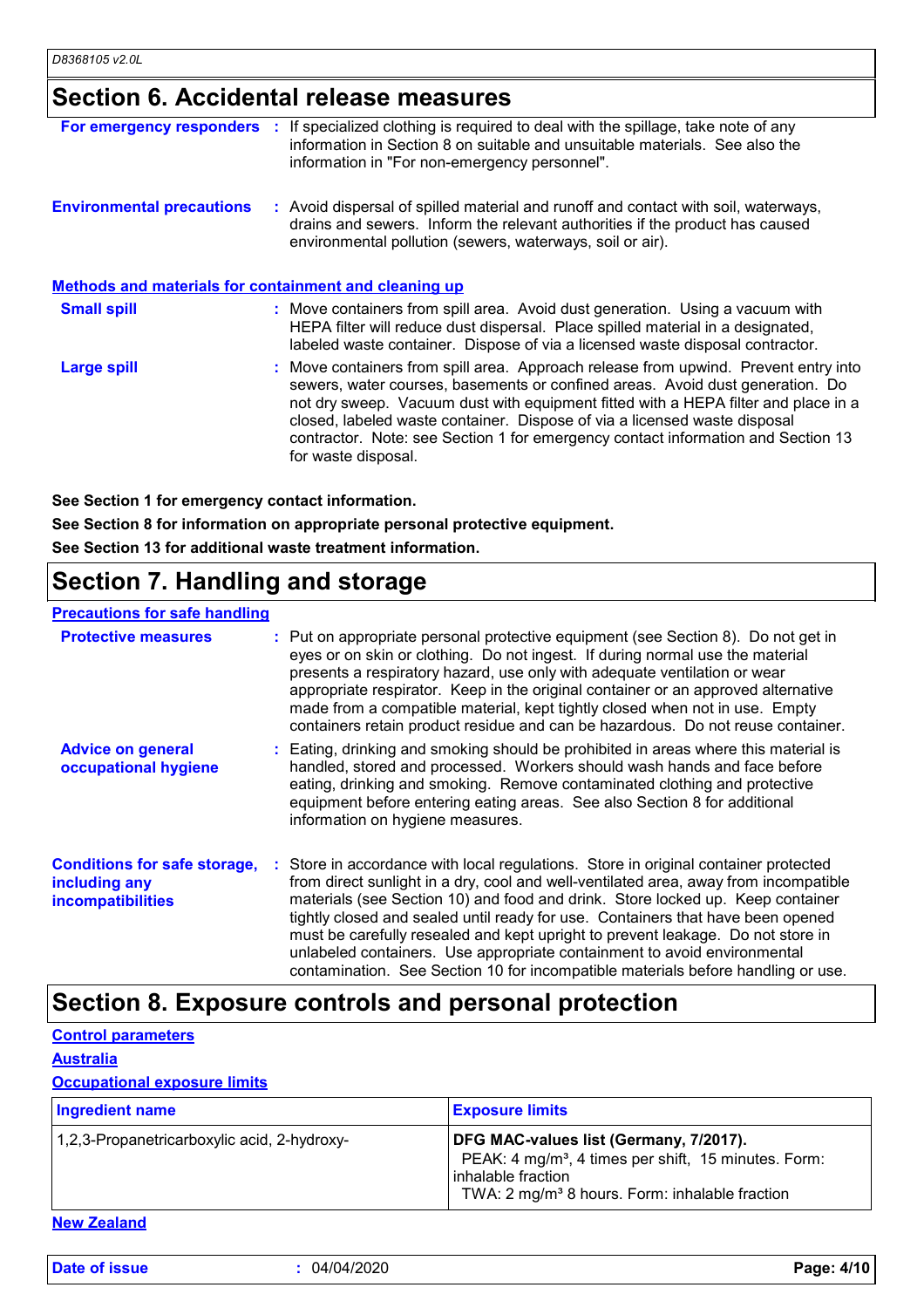# **Section 8. Exposure controls and personal protection**

| <b>Occupational exposure limits</b>        | : No exposure standard allocated.                                                                                                                                                                                                                                                                                                                                                                                                                                                                                                                                                                                         |  |  |
|--------------------------------------------|---------------------------------------------------------------------------------------------------------------------------------------------------------------------------------------------------------------------------------------------------------------------------------------------------------------------------------------------------------------------------------------------------------------------------------------------------------------------------------------------------------------------------------------------------------------------------------------------------------------------------|--|--|
| <b>Ingredient name</b>                     | <b>Exposure limits</b>                                                                                                                                                                                                                                                                                                                                                                                                                                                                                                                                                                                                    |  |  |
| 2,6-di-tert-butyl-p-cresol                 | NZ HSWA 2015 (New Zealand, 11/2017).<br>WES-TWA: 10 mg/m <sup>3</sup> 8 hours.                                                                                                                                                                                                                                                                                                                                                                                                                                                                                                                                            |  |  |
| <b>Appropriate engineering</b><br>controls | : If user operations generate dust, fumes, gas, vapor or mist, use process enclosures,<br>local exhaust ventilation or other engineering controls to keep worker exposure to<br>airborne contaminants below any recommended or statutory limits.                                                                                                                                                                                                                                                                                                                                                                          |  |  |
| <b>Environmental exposure</b><br>controls  | : Emissions from ventilation or work process equipment should be checked to ensure<br>they comply with the requirements of environmental protection legislation. In some<br>cases, fume scrubbers, filters or engineering modifications to the process<br>equipment will be necessary to reduce emissions to acceptable levels.                                                                                                                                                                                                                                                                                           |  |  |
| <b>Individual protection measures</b>      |                                                                                                                                                                                                                                                                                                                                                                                                                                                                                                                                                                                                                           |  |  |
| <b>Hygiene measures</b>                    | : Wash hands, forearms and face thoroughly after handling chemical products, before<br>eating, smoking and using the lavatory and at the end of the working period.<br>Appropriate techniques should be used to remove potentially contaminated clothing.<br>Wash contaminated clothing before reusing. Ensure that eyewash stations and<br>safety showers are close to the workstation location.                                                                                                                                                                                                                         |  |  |
| <b>Eye/face protection</b>                 | Safety eyewear complying with an approved standard should be used when a risk<br>assessment indicates this is necessary to avoid exposure to liquid splashes, mists,<br>gases or dusts. If contact is possible, the following protection should be worn,<br>unless the assessment indicates a higher degree of protection: chemical splash<br>goggles and/or face shield. If inhalation hazards exist, a full-face respirator may be<br>required instead.                                                                                                                                                                 |  |  |
| <b>Skin protection</b>                     |                                                                                                                                                                                                                                                                                                                                                                                                                                                                                                                                                                                                                           |  |  |
| <b>Hand protection</b>                     | : Chemical-resistant, impervious gloves complying with an approved standard should<br>be worn at all times when handling chemical products if a risk assessment indicates<br>this is necessary. Considering the parameters specified by the glove manufacturer,<br>check during use that the gloves are still retaining their protective properties. It<br>should be noted that the time to breakthrough for any glove material may be<br>different for different glove manufacturers. In the case of mixtures, consisting of<br>several substances, the protection time of the gloves cannot be accurately<br>estimated. |  |  |
| <b>Body protection</b>                     | : Personal protective equipment for the body should be selected based on the task<br>being performed and the risks involved and should be approved by a specialist<br>before handling this product.                                                                                                                                                                                                                                                                                                                                                                                                                       |  |  |
| <b>Other skin protection</b>               | : Appropriate footwear and any additional skin protection measures should be<br>selected based on the task being performed and the risks involved and should be<br>approved by a specialist before handling this product.                                                                                                                                                                                                                                                                                                                                                                                                 |  |  |
| <b>Respiratory protection</b>              | Based on the hazard and potential for exposure, select a respirator that meets the<br>appropriate standard or certification. Respirators must be used according to a<br>respiratory protection program to ensure proper fitting, training, and other important<br>aspects of use.                                                                                                                                                                                                                                                                                                                                         |  |  |

# **Section 9. Physical and chemical properties**

| <b>Date of issue</b>  | : 04/04/2020                    | Page: 5/10 |
|-----------------------|---------------------------------|------------|
|                       |                                 |            |
| <b>Boiling point</b>  | : Not available.                |            |
| <b>Melting point</b>  | $:$ Not available.              |            |
| pH                    | : $3.5$ [Conc. (% w/w): $1\%$ ] |            |
| <b>Odor threshold</b> | $:$ Not available.              |            |
| <b>Odor</b>           | $:$ Not available.              |            |
| <b>Color</b>          | : Not available.                |            |
| <b>Physical state</b> | : Solid. [Basic Block]          |            |
| <b>Appearance</b>     |                                 |            |
|                       |                                 |            |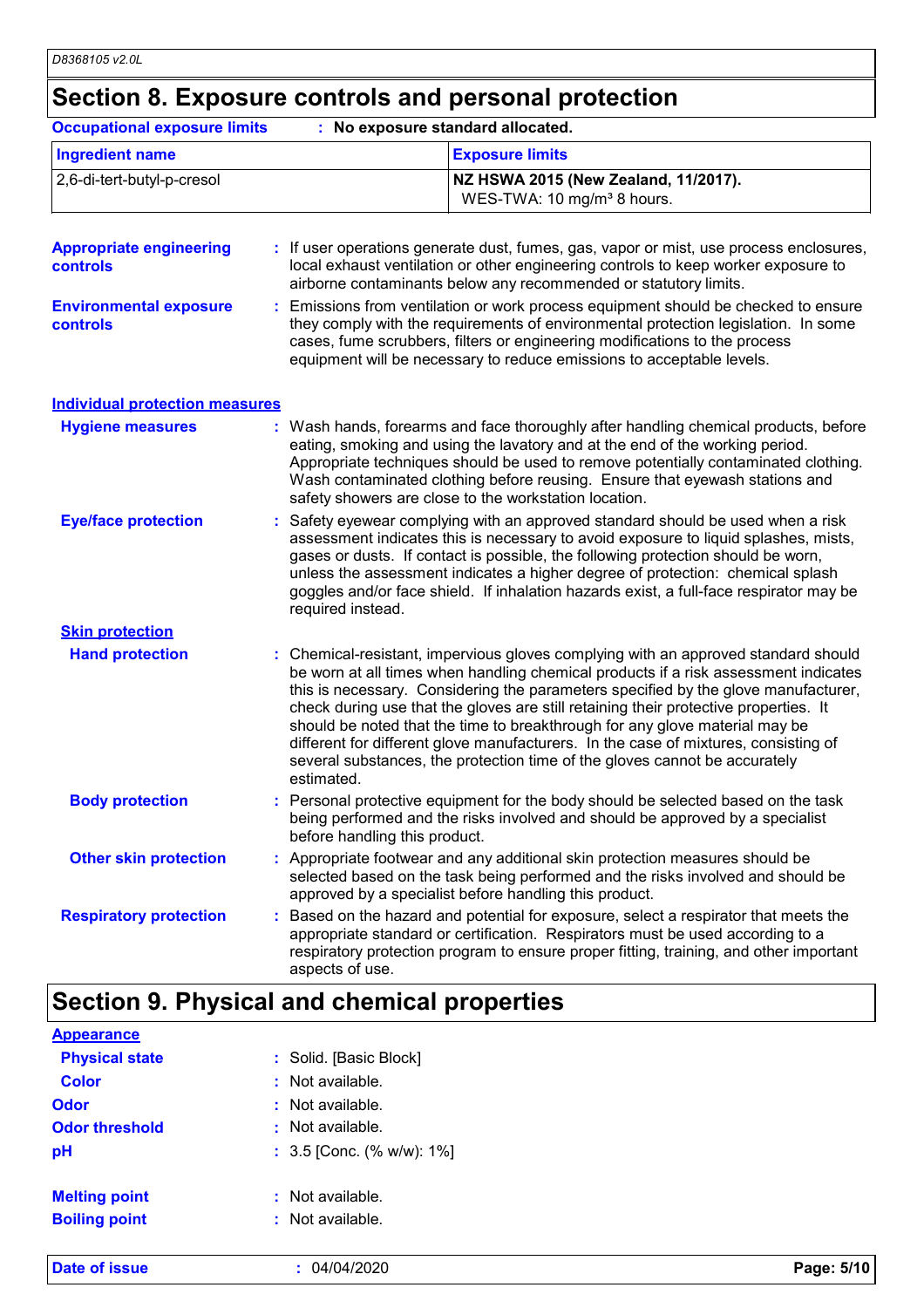# **Section 9. Physical and chemical properties**

| <b>Flash point</b>                                | $:$ Not available.                                                     |
|---------------------------------------------------|------------------------------------------------------------------------|
| <b>Evaporation rate</b>                           | $:$ Not available.                                                     |
| <b>Flammability (solid, gas)</b>                  | $:$ Not available.                                                     |
| Lower and upper explosive<br>(flammable) limits   | $:$ Not available.                                                     |
| <b>Vapor pressure</b>                             | $:$ Not available.                                                     |
| <b>Vapor density</b>                              | $:$ Not available.                                                     |
| <b>Relative density</b>                           | $:$ Not available.                                                     |
| <b>Solubility</b>                                 | : Easily soluble in the following materials: cold water and hot water. |
| <b>Solubility in water</b>                        | $:$ Not available.                                                     |
| <b>Partition coefficient: n-</b><br>octanol/water | : Not available.                                                       |
| <b>Auto-ignition temperature</b>                  | $:$ Not available.                                                     |
| <b>Decomposition temperature</b>                  | $:$ Not available.                                                     |
| <b>Viscosity</b>                                  | $:$ Not available.                                                     |
| Flow time (ISO 2431)                              | $:$ Not available.                                                     |

# **Section 10. Stability and reactivity**

| <b>Reactivity</b>                                   | : No specific test data related to reactivity available for this product or its ingredients.              |
|-----------------------------------------------------|-----------------------------------------------------------------------------------------------------------|
| <b>Chemical stability</b>                           | : The product is stable.                                                                                  |
| <b>Possibility of hazardous</b><br><b>reactions</b> | : Under normal conditions of storage and use, hazardous reactions will not occur.                         |
| <b>Conditions to avoid</b>                          | No specific data.                                                                                         |
| <b>Incompatible materials</b>                       | : No specific data.                                                                                       |
| <b>Hazardous decomposition</b><br>products          | : Under normal conditions of storage and use, hazardous decomposition products<br>should not be produced. |

### **Section 11. Toxicological information**

#### **Information on toxicological effects**

#### **Acute toxicity**

| <b>Product/ingredient name</b>                                              | <b>Result</b> | <b>Species</b> | <b>Dose</b> | <b>Exposure</b> |
|-----------------------------------------------------------------------------|---------------|----------------|-------------|-----------------|
| Sulfonic acids,<br>C14-16-alkane hydroxy and<br>C14-16-alkene, sodium salts | LD50 Oral     | Rat            | 2310 mg/kg  |                 |
| Benzenesulfonic acid,<br>C10-13-alkyl derivatives,<br>sodium salts          | LD50 Oral     | Rat            | 1080 mg/kg  |                 |
| 1,2,3-Propanetricarboxylic<br>acid, 2-hydroxy-                              | LD50 Oral     | Rat            | $3$ g/kg    |                 |

**Conclusion/Summary :** Based on available data, the classification criteria are not met.

**Irritation/Corrosion**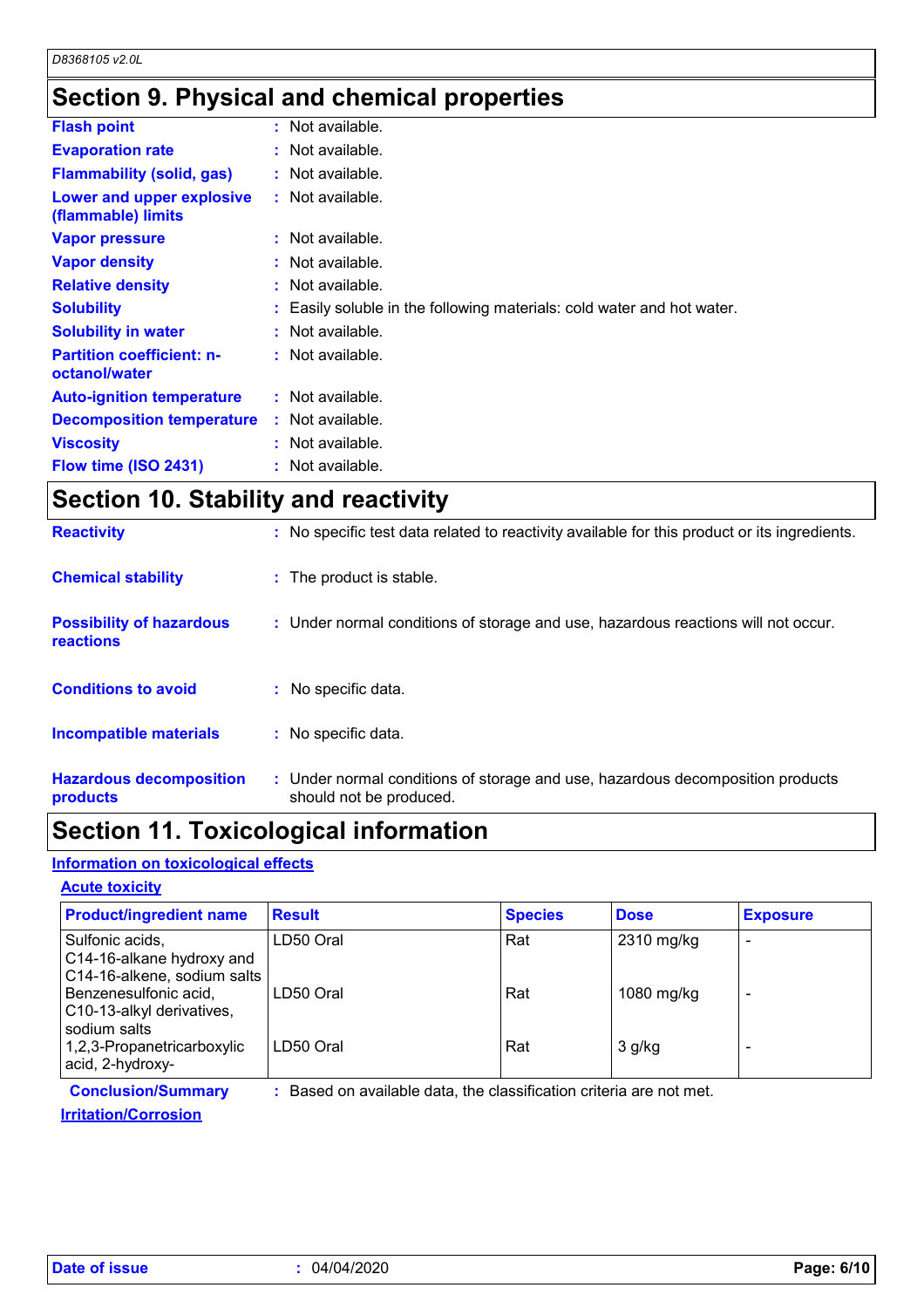# **Section 11. Toxicological information**

| <b>Product/ingredient name</b>                                              | <b>Result</b>                                                       | <b>Species</b> | <b>Score</b> | <b>Exposure</b>            | <b>Observation</b> |
|-----------------------------------------------------------------------------|---------------------------------------------------------------------|----------------|--------------|----------------------------|--------------------|
| Benzenesulfonic acid,<br>C10-13-alkyl derivatives,<br>sodium salts          | Skin - Moderate irritant                                            | Rabbit         |              | 0.5 Mililiters             |                    |
|                                                                             | Eyes - Severe irritant                                              | In vivo        |              |                            |                    |
| 1,2,3-Propanetricarboxylic<br>acid, 2-hydroxy-                              | Eyes - Severe irritant                                              | Rabbit         |              | 24 hours 750<br>Micrograms |                    |
|                                                                             | Skin - Mild irritant                                                | Rabbit         |              | 24 hours 500<br>milligrams |                    |
|                                                                             | Skin - Moderate irritant                                            | Rabbit         |              | 0.5 Mililiters             |                    |
| <b>Conclusion/Summary</b>                                                   |                                                                     |                |              |                            |                    |
| <b>Skin</b>                                                                 | Based on Calculation Method: Causes skin irritation.                |                |              |                            |                    |
| <b>Eyes</b>                                                                 | : Based on Calculation Method: Causes serious eye damage.           |                |              |                            |                    |
| <b>Respiratory</b>                                                          | Based on available data, the classification criteria are not met.   |                |              |                            |                    |
| <b>Sensitization</b>                                                        |                                                                     |                |              |                            |                    |
| Not available.                                                              |                                                                     |                |              |                            |                    |
| <b>Conclusion/Summary</b>                                                   |                                                                     |                |              |                            |                    |
| <b>Skin</b>                                                                 | : Based on available data, the classification criteria are not met. |                |              |                            |                    |
| <b>Respiratory</b>                                                          | : Based on available data, the classification criteria are not met. |                |              |                            |                    |
| <b>Mutagenicity</b>                                                         |                                                                     |                |              |                            |                    |
| Not available.                                                              |                                                                     |                |              |                            |                    |
| <b>Conclusion/Summary</b><br><b>Carcinogenicity</b><br>Not available.       | : Based on available data, the classification criteria are not met. |                |              |                            |                    |
| <b>Conclusion/Summary</b><br><b>Reproductive toxicity</b><br>Not available. | : Based on available data, the classification criteria are not met. |                |              |                            |                    |
| <b>Conclusion/Summary</b>                                                   | : Based on available data, the classification criteria are not met. |                |              |                            |                    |
| <b>Teratogenicity</b><br>Not available.                                     |                                                                     |                |              |                            |                    |
| <b>Conclusion/Summary</b>                                                   | : Based on available data, the classification criteria are not met. |                |              |                            |                    |
| <b>Specific target organ toxicity (single exposure)</b>                     |                                                                     |                |              |                            |                    |

| <b>Name</b>                                 | <b>Category</b> | <b>Route of</b><br>exposure | <b>Target organs</b>            |
|---------------------------------------------|-----------------|-----------------------------|---------------------------------|
| 1,2,3-Propanetricarboxylic acid, 2-hydroxy- | Category 3      | Not applicable.             | Respiratory tract<br>irritation |

**Specific target organ toxicity (repeated exposure)** Not available.

#### **Aspiration hazard**

Not available.

| <b>Information on the likely</b><br>routes of exposure | : Not available.                                    |            |
|--------------------------------------------------------|-----------------------------------------------------|------------|
| <b>Potential acute health effects</b>                  |                                                     |            |
| <b>Eye contact</b>                                     | : Causes serious eye damage.                        |            |
| <b>Inhalation</b>                                      | : No known significant effects or critical hazards. |            |
| <b>Skin contact</b>                                    | : Causes skin irritation.                           |            |
| <b>Ingestion</b>                                       | : No known significant effects or critical hazards. |            |
| Date of issue                                          | : 04/04/2020                                        | Page: 7/10 |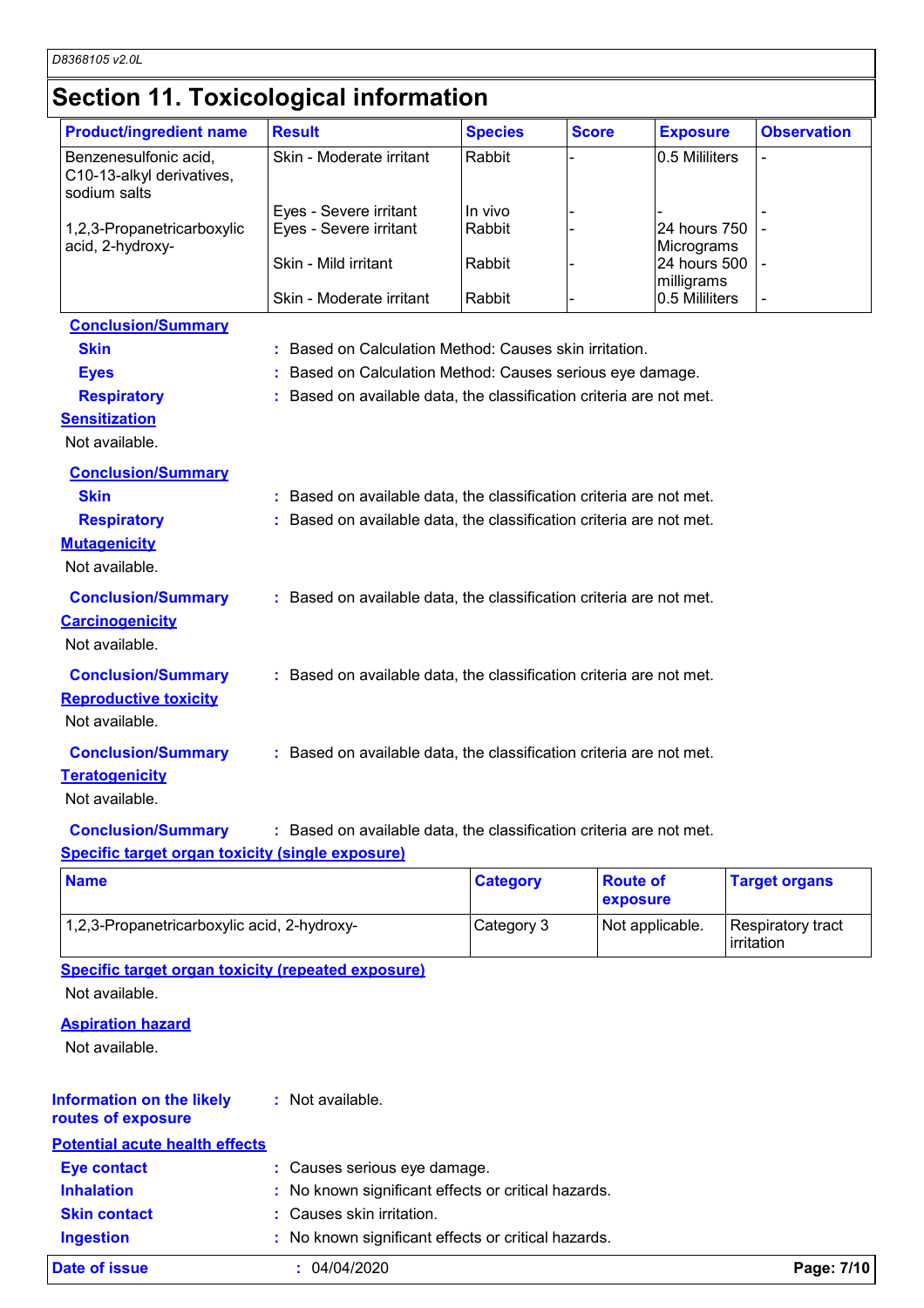# **Section 11. Toxicological information**

|                            | <b>Symptoms related to the physical, chemical and toxicological characteristics</b>                    |
|----------------------------|--------------------------------------------------------------------------------------------------------|
| <b>Eye contact</b>         | : Adverse symptoms may include the following:<br>pain<br>watering<br>redness                           |
| <b>Inhalation</b>          | : No specific data.                                                                                    |
| <b>Skin contact</b>        | : Adverse symptoms may include the following:<br>pain or irritation<br>redness<br>blistering may occur |
| <b>Ingestion</b>           | : Adverse symptoms may include the following:<br>stomach pains                                         |
|                            | Delayed and immediate effects and also chronic effects from short and long term exposure               |
| <b>Short term exposure</b> |                                                                                                        |
| <b>Potential immediate</b> | : Not available.                                                                                       |

| <b>Short term exposure</b>                        |                                                                     |
|---------------------------------------------------|---------------------------------------------------------------------|
| <b>Potential immediate</b><br><b>effects</b>      | $:$ Not available.                                                  |
| <b>Potential delayed effects</b>                  | $:$ Not available.                                                  |
| <b>Long term exposure</b>                         |                                                                     |
| <b>Potential immediate</b><br><b>effects</b>      | $:$ Not available.                                                  |
| <b>Potential delayed effects : Not available.</b> |                                                                     |
| <b>Potential chronic health effects</b>           |                                                                     |
| Not available.                                    |                                                                     |
| <b>Conclusion/Summary</b>                         | : Based on available data, the classification criteria are not met. |
| <b>General</b>                                    | : No known significant effects or critical hazards.                 |
| <b>Carcinogenicity</b>                            | : No known significant effects or critical hazards.                 |
| <b>Mutagenicity</b>                               | : No known significant effects or critical hazards.                 |
| <b>Teratogenicity</b>                             | : No known significant effects or critical hazards.                 |
| <b>Developmental effects</b>                      | : No known significant effects or critical hazards.                 |
| <b>Fertility effects</b>                          | : No known significant effects or critical hazards.                 |

#### **Numerical measures of toxicity**

#### **Acute toxicity estimates**

Not available.

# **Section 12. Ecological information**

#### **Toxicity**

| <b>Product/ingredient name</b>                                              | <b>Result</b>                                                     | <b>Species</b>                                                               | <b>Exposure</b> |
|-----------------------------------------------------------------------------|-------------------------------------------------------------------|------------------------------------------------------------------------------|-----------------|
| Sulfonic acids,<br>C14-16-alkane hydroxy and<br>C14-16-alkene, sodium salts | Acute EC50 4.53 mg/l Fresh water                                  | Crustaceans - Ceriodaphnia<br>dubia - Neonate                                | 48 hours        |
| Benzenesulfonic acid,<br>C10-13-alkyl derivatives,<br>sodium salts          | Acute LC50 5 mg/l Fresh water                                     | Fish - Oncorhynchus mykiss -<br>Juvenile (Fledgling, Hatchling,<br>Weanling) | 96 hours        |
| 1,2,3-Propanetricarboxylic<br>acid, 2-hydroxy-                              | Acute LC50 160000 µg/l Marine water                               | Crustaceans - Carcinus maenas<br>- Adult                                     | 48 hours        |
| <b>Conclusion/Summary</b>                                                   | Based on available data, the classification criteria are not met. |                                                                              |                 |

**Date of issue :** 04/04/2020 **Page: 8/10**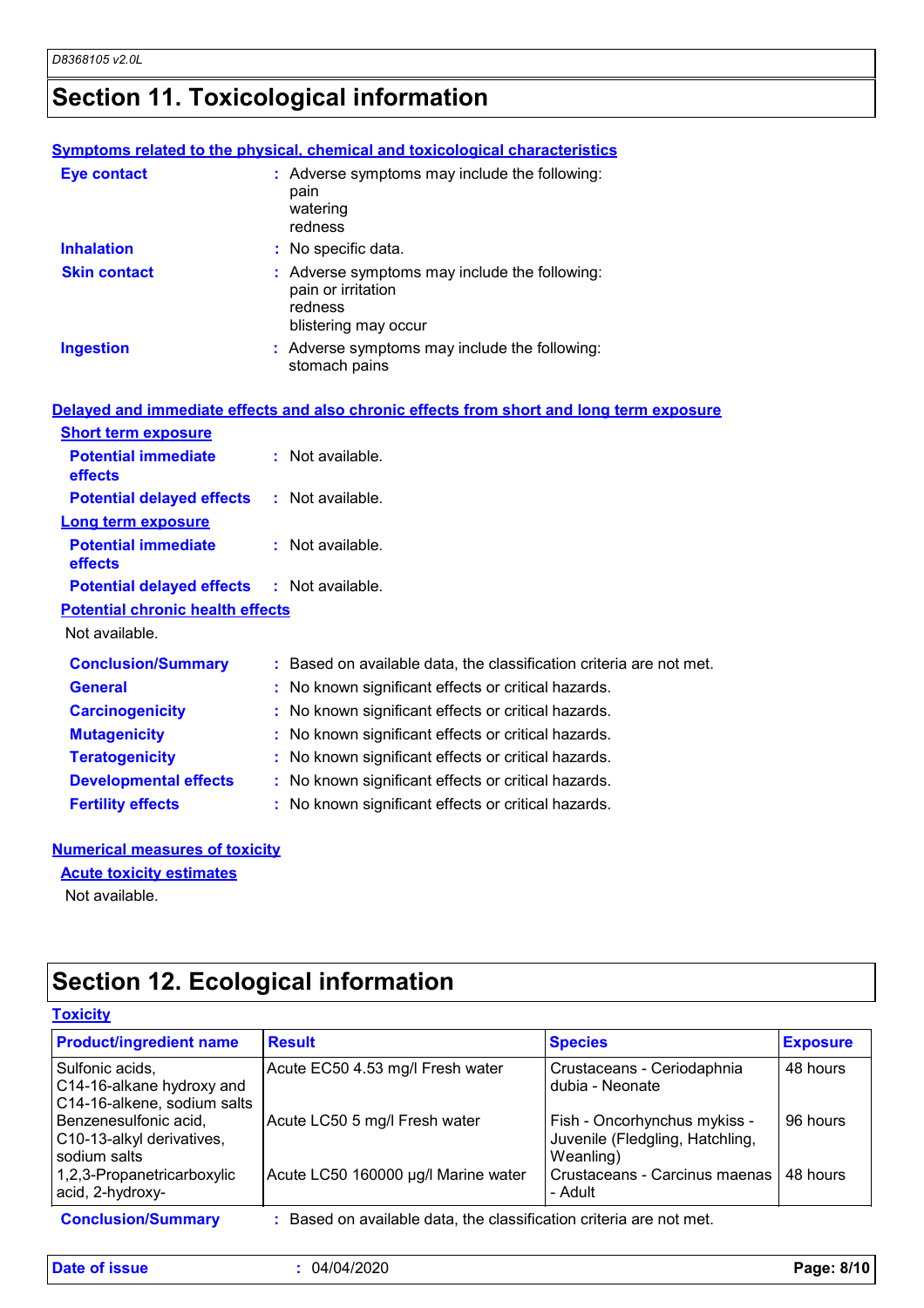### **Section 12. Ecological information**

#### **Persistence and degradability**

**Conclusion/Summary :** Based on available data, the classification criteria are not met.

#### **Bioaccumulative potential**

| <b>Product/ingredient name</b>                                              | $LogP_{ow}$ | <b>BCF</b> | <b>Potential</b> |
|-----------------------------------------------------------------------------|-------------|------------|------------------|
| Sulfonic acids,<br>C14-16-alkane hydroxy and<br>C14-16-alkene, sodium salts | $-1.3$      |            | low              |
| Benzenesulfonic acid,<br>C10-13-alkyl derivatives,<br>sodium salts          | 3.32        |            | low              |
| 1,2,3-Propanetricarboxylic<br>acid, 2-hydroxy-                              | $-1.8$      |            | low              |

#### **Mobility in soil**

**Soil/water partition coefficient (Koc)** 

**:** Not available.

**Other adverse effects :** No known significant effects or critical hazards.

### **Section 13. Disposal considerations**

**Disposal methods :**

The generation of waste should be avoided or minimized wherever possible. Disposal of this product, solutions and any by-products should at all times comply with the requirements of environmental protection and waste disposal legislation and any regional local authority requirements. Dispose of surplus and nonrecyclable products via a licensed waste disposal contractor. Waste should not be disposed of untreated to the sewer unless fully compliant with the requirements of all authorities with jurisdiction. Waste packaging should be recycled. Incineration or landfill should only be considered when recycling is not feasible. This material and its container must be disposed of in a safe way. Care should be taken when handling emptied containers that have not been cleaned or rinsed out. Empty containers or liners may retain some product residues. Avoid dispersal of spilled material and runoff and contact with soil, waterways, drains and sewers.

### **Section 14. Transport information**

|                                      | <b>ADG</b>               | <b>ADR/RID</b> | <b>IMDG</b>    | <b>IATA</b>    |
|--------------------------------------|--------------------------|----------------|----------------|----------------|
| <b>UN number</b>                     | Not regulated.           | Not regulated. | Not regulated. | Not regulated. |
| <b>UN proper</b><br>shipping name    | $\overline{\phantom{0}}$ | ۰              |                |                |
| <b>Transport hazard</b><br>class(es) | $\overline{\phantom{a}}$ |                |                |                |
| <b>Packing group</b>                 | $\overline{\phantom{a}}$ | ۰              |                |                |
| <b>Environmental</b><br>hazards      | No.                      | No.            | No.            | No.            |

**Special precautions for user Transport within user's premises:** always transport in closed containers that are **:** upright and secure. Ensure that persons transporting the product know what to do in the event of an accident or spillage.

**Date of issue :** 04/04/2020 **Page: 9/10**